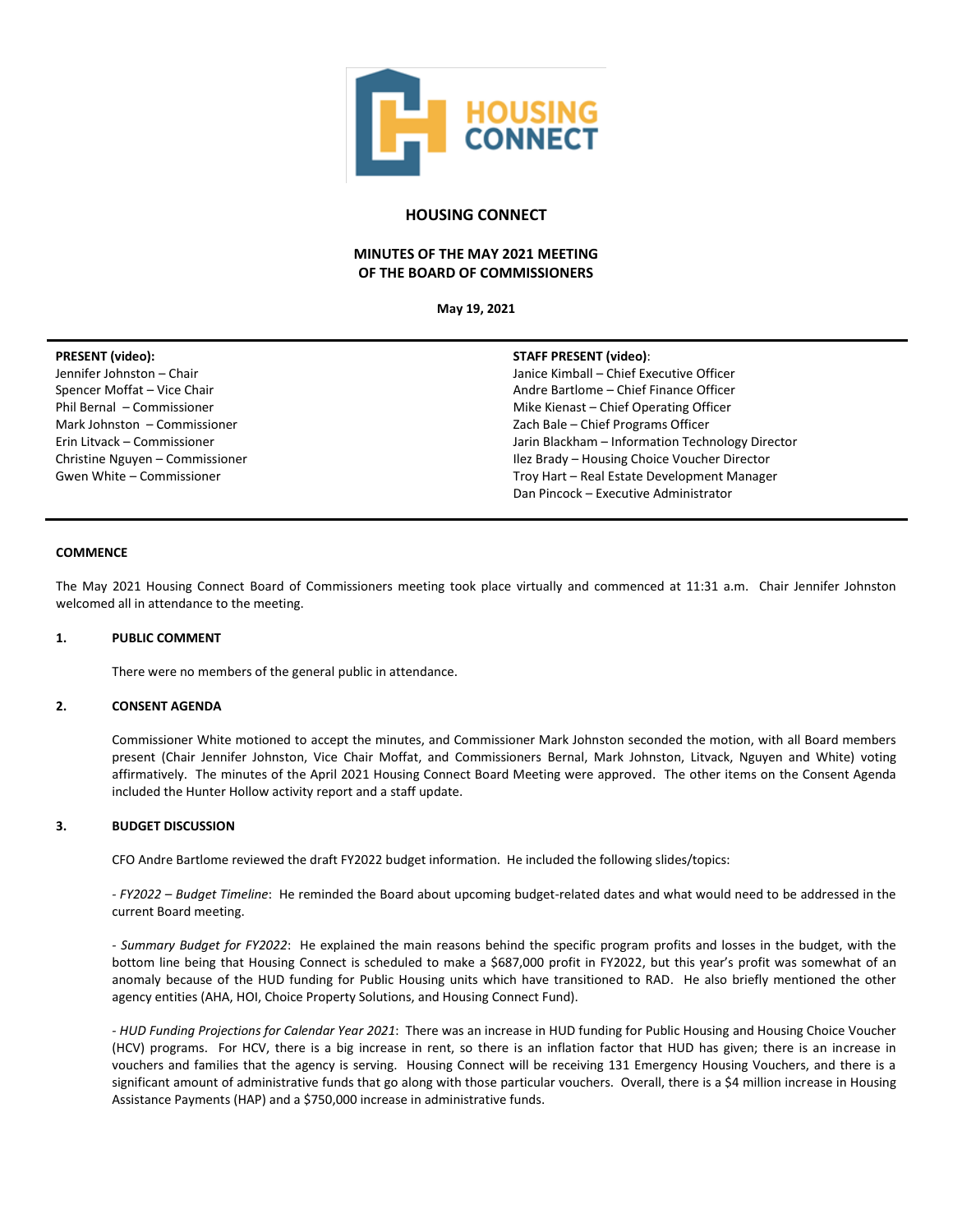*- Capital Funding Awards/Public Housing Capital Item Priority List*: Capital funding has increased a lot over the last 4 years. Reserves had been going down, but in the last 3 years, they have gone up. Currently, there are \$1.1 million in reserves. For the Capital Item Priority List, it used to be 3 pages long, and now it is only one page in length. Housing Connect CFO Mike Kienast agreed to find additional information on the capital budget item for the air conditioning units at Valley Fair Village.

*- Salaries and benefits*: CFO Bartlome reviewed the benefit plans for medical and dental; Utah Retirement System (URS) rates; Basic Term Life; Accidental Death and Dismemberment; Dependent Life; Long-Term Disability; and Voluntary Life. He highlighted the couple of changes in benefits as a 1% increase in medical insurance premiums, a 2% decrease in dental premiums, and an increase in long-term disability from \$0.44 per \$100 to \$0.46 per \$100.

For new positions, the agency is proposing an MTW Director, a Social Determinants of Health (SDoH) education focus position, a general ledger accountant, a Resident Services Coordinator, a Grace Mary Manor (GMM) case manager (which had previously been filled by a partner), and a RAD-omatic properties case manager.

CFO Bartlome noted that the agency has seen a lot of employees leave/retire since January. Commissioner Mark Johnston said that it would be useful at the next Board meeting to have a summary of the employees who left and what the breakdown of reasons are.

He provided a salary increase history over the last 18 years. He said that the Consumer Price Index through March 2021 was 2.6%, and he talked about the salary survey. It was suggested that a benefits comparison could be provided next year and that the agency should look at the whole salary package, comprehensively and from a local market standpoint, as well as looking at the compensation package. CEO Janice Kimball said that Housing Connect should start working on this now and have solid recommendations for next year. Commissioner Bernal recommended that the agency look at the overall demographics (Salt Lake County area) of where it gets its employees.

CFO Bartlome presented various wage increase scenarios (and their costs). CEO Janice Kimball said that the Board would be asked to make two choices/considerations for salaries: 1) benchmarking to the Payscale; 2) salary percentage increase. After some discussion and thoughts shared by the commissioners and staff, the Board agreed that it would like to vote next month on a 3.6% salary increase for staff and a benchmark of 40% to the Payscale.

## **4. ACTION ITEMS**

The Board considered the following items for approval:

- Resolution #1033: The Public Housing Admissions and Continued Occupancy Policy (ACOP) updates – CEO Janice Kimball pointed out that these were just updates to the Policy (administrative changes necessary to meet changes in HUD regulations and guidelines). Commissioner Bernal motioned to accept the updates, and Commissioner Nguyen seconded the motion. All Board members present (Chair Jennifer Johnston, Vice Chair Moffat, and Commissioners Bernal, Mark Johnston, Litvack, Nguyen and White) voted in favor, and Resolution #1033 (ACOP updates) was approved.

- Housing Connect Fund (HCF) Board Trustees nominations (Colby Dailey and Sandra DeBry) – Vice Chair Moffat motioned to accept the HCF Board nominations, and Commissioner Litvack seconded the motion. All Board members present (Chair Jennifer Johnston, Vice Chair Moffat, and Commissioners Bernal, Mark Johnston, Litvack, Nguyen and White) voting affirmatively, and Colby Dailey and Sandra DeBry were approved as trustees to the HCF Board.

- Changes to benefits plans – Commissioner Mark Johnston motioned to accept the recommendations for the changes to the agency's benefits plans as discussed earlier in the meeting, and Vice Chair Moffat seconded the motion, with all Board members present (Chair Jennifer Johnston, Vice Chair Moffat, and Commissioners Bernal, Mark Johnston, Litvack, Nguyen and White) voting affirmatively

### **5. EXECUTIVE SESSION**

An Executive Session was not held during this Board meeting, as there were no items to discuss. Chair Jennifer Johnston reminded the rest of the Board about the CEO's compensation which would be voted on at the June Board meeting and that she would be sending out materials before the next Board meeting to the other Board members for consideration.

#### **6. MOVING TO WORK (MTW) UPDATE**

Housing Connect CEO Janice Kimball gave an update to the Board and discussed the awarding by HUD to Housing Connect of the Moving To Work (MTW) status. This has been a long-term goal and the result of an agency-wide effort (such as Public Housing and Section 8 High Performer awards, Accounting, etc.), and she thanked staff for all that they have done and the Board for its support. She also reviewed the timeline/next steps, which included hiring an MTW director, introductory training by HUD, signing the Annual Contribution Contract (ACC) (a draft copy of which was included with the Board packet for the commissioners' review and information), rolling out the plan outlining what Housing Connect would like to do during the first year (the first year's activities will largely be based around securing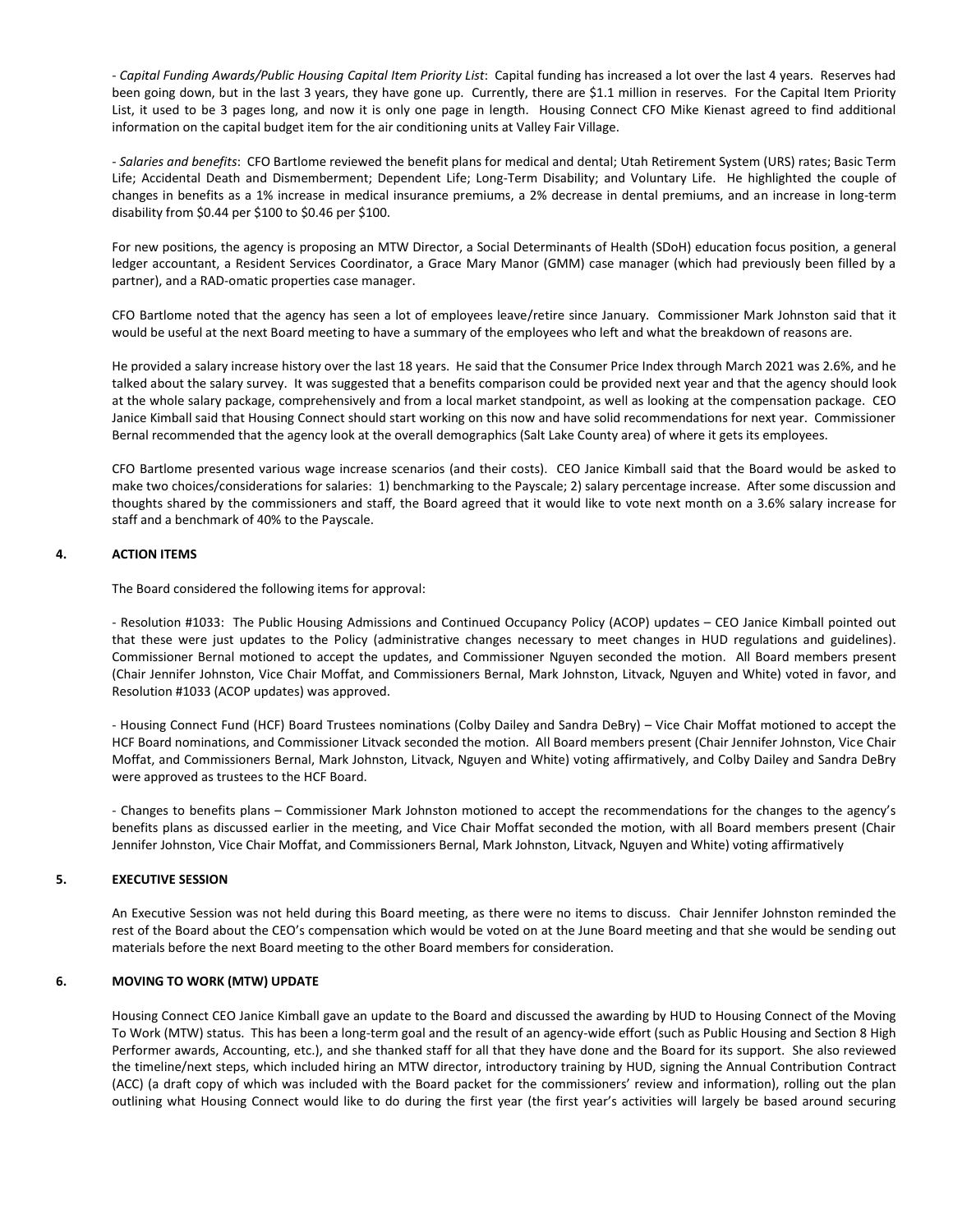research partners and preparing for the rent study), and Housing Connect will also look at some of the other flexibilities with Moving To Work and will prioritize which ones it feels it can successfully implement next year.

Commissioner Bernal remarked that Housing Connect was one of the ten agencies to be awarded MTW designation for this round (out of an overall total of 3,300 agencies and 39 housing authorities which qualified for this MTW cohort) and congratulated the agency and recommended forwarding this information on to the County Council and the Mayor's office, as well as to local Chambers of Commerce and to banking and lending institutions. CEO Janice Kimball said she would reach out to Commissioner Litvack to help get that done and that the organization would update its agency resume. Commissioner Nguyen stressed the importance of highlighting all of the work required in order to be able to apply for the MTW status.

#### **7. CEO's REPORT**

Housing Connect CEO Janice Kimball informed the Board of the following information:

- Emergency Housing Vouchers: Through the American Rescue Act, Housing Connect has been designated to receive 131 Emergency Housing Vouchers (and possibly more). Housing Connect is working with the Salt Lake Valley Coalition to End Homelessness to see about applying for additional vouchers. These vouchers include incentives to lease up quickly, as well as \$3,200 per voucher for barrier elimination, and will be effective as of July 1. She added that there are about 70 households already in the pipeline (with the earlier preference for homeless), which Housing Connect will start working with now (as this was paused due to the agency being overleased).

- COVID: She announced to the Board that Housing Connect is following CDC's and the County's guidance on masks. She informed the Board that she had sent out a notice to staff earlier that masks could be removed for those who have received the vaccination, and the agency is providing masks on-site for those at the properties who are not comfortable being around others without them.

- 2 first-year file audits: There were 2 first-year file audits performed – one for the 9% tax credit for The Hub; the other for the Denver Street Apartments. Utah Housing Corporation (UHC) gave clean audits for both properties.

- Updates to The Hub and New City Plaza: CEO Janice Kimball turned the time over to Housing Connect Real Estate Development Manager Troy Hart to update the Board on the status of closing The Hub of Opportunity and on New City Plaza. For The Hub, Housing Connect is in the process of closing out with the investors, with an anticipated closing in June. He mentioned operational costs and debt service coverage ratios having been a challenge. He noted some conditional use permit concerns related to parking (which seem to be resolved) and Land Use Restriction Agreement (LURA) issues. For the New City Plaza property, he brought up that the project will be issuing short-term bonds and talked briefly about the upcoming general contractor selection, which, he added, will need a special Housing Connect Board meeting to approve the awarding of the general contractor. Chair Jennifer Johnston thanked him for all of his work for the agency over the years and for his continuing work on The Hub and New City Plaza.

### **8. QUARTERLY REPORTS**

There were no questions from the Board on the written quarterly reports (financial, operations, and services).

#### **9. COMMISSIONERS' INPUT**

Commissioner Gwen White reported that the Resident Advisory Board (RAB) met recently. Public Housing Director Lori Pacheco reviewed the ACOP updates, which the RAB voted to approve. The RAB will work on finalizing its budget at the next meeting (July 14) and will also vote on a Treasurer (there are two candidates).

Commissioner Mark Johnston briefly discussed federal funding and mentioned that the Emergency Housing Vouchers are a really great opportunity for the agency. He is optimistic that this latest round of allocations will result in some progress with the homelessness issue.

Commissioner Erin Litvack said that the U.S. Dept. of Treasury has been somewhat slow in rolling out guidance on utilization of federal funding but that housing was identified as a top priority at the Mayor's office retreat for using those funds.

Commissioner Chris Nguyen mentioned that those who had been placed in nursing/care facilities due to COVID who had stayed for extended periods are now being asked to leave and are looking for affordable housing, and she is thrilled to hear about potentially extra funds which can hopefully be used for housing.

Commissioner Phil Bernal reminded the Board that the ways that Housing Connect operates will be changing within the next 3-5 years quite rapidly, especially because of Moving To Work.